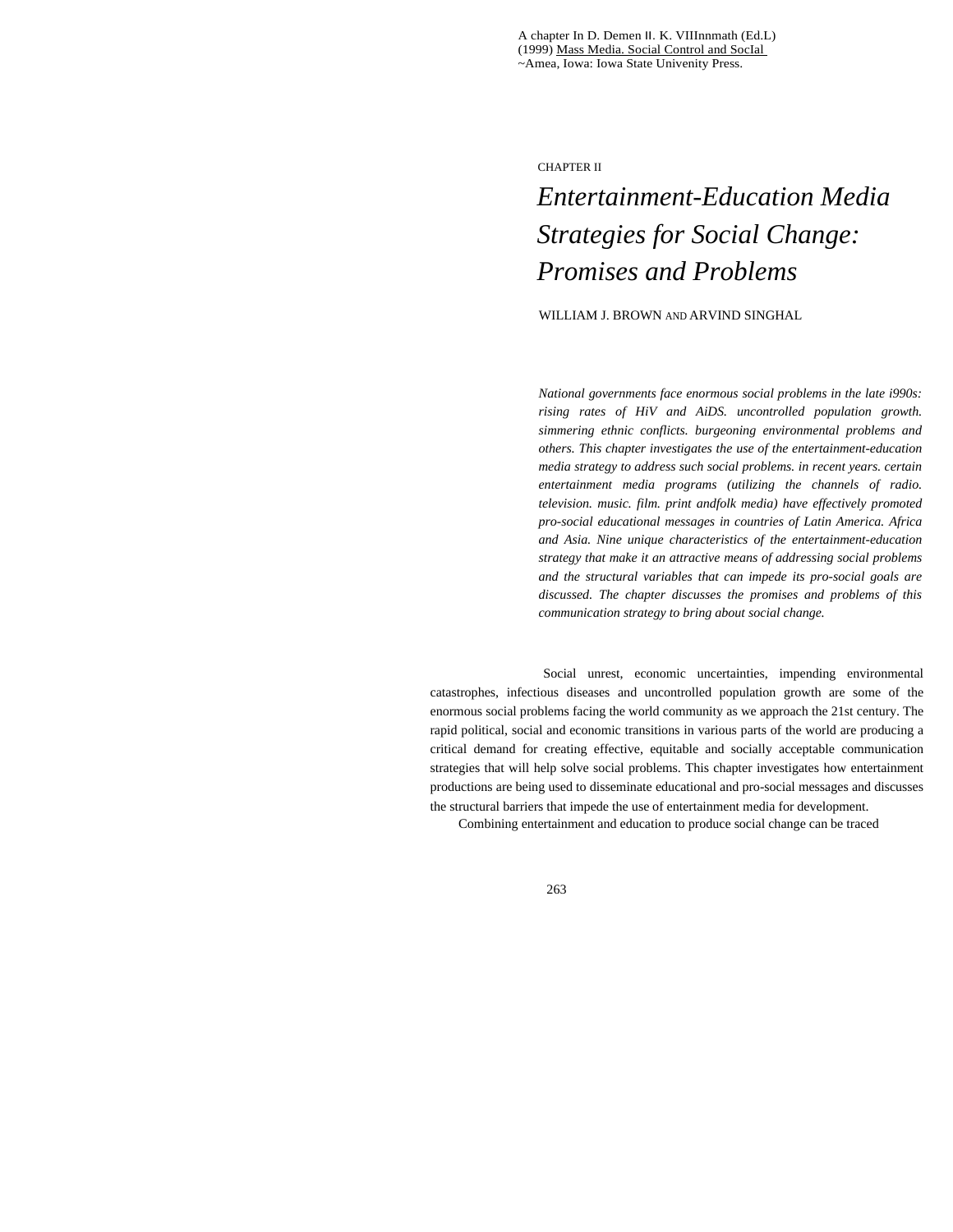historically to the timeless art of storytelling. In countries where a rich oral tradition still persists, folktales with moral messages are an integral part of people's informal education. Yet only in the past few decades have certain nations begun to methodically and purposefully produce entertainment productions to promote socially desirable beliefs and practices (Brown 1992a). In 1997, an estimated 75 entertainment-education media projects were in progress in more than 40 countries. Consider two examples of entertainment media programs that promote pro-social messages: ,

In a 1989 episode of "My Two Dads," a popular television series in the United States, the two dads get drunk and then drive home together in their inebriated condition. Their irresponsible drinking and driving angers their daughter, who tells them they should have decided who would be the "designated driver" belore they began drinking. Similar prosocial messages encouraging the designated-driver concept were includee in 76 other U.S. television programs as part ofa two-month campaign between Thanksgiving and New Year's Eve (the heavy drinking season in the United States) of 1989, causing an increase in viewer awareness of the designated-driver concept (Dejong and Winsten 1990; Singhal and Rogers 1994).

In a highly popular Indian television soap opera, "Hum log" (We people), a police inspector loses his eyesight in a bomb explosion while attempting to save a child. At the end of the episode, an epilogue by a famous Indian film star encourages audience members to sign eye donation cards. In the two weeks following the program, some 200,000 people signed eye and organ donation cards, including one youth club member who personally recruited more than 900 donors (Singhal and Rogers 1989a).

What these examples have in common is the purposeful use of entertainment media as part of an organized communication campaign designed to educate viewers about certain social issues. These types of messages-variously called pro-development, prosocial, enter-education and edutainment-incorporate persuasive educational messages in entertaining formats such as television soap operas, music videos and the like. We more generally call this approach of using entertainment for educational purposes the *entertainment-education stratf!.gy* in communication.

In this chapter we discuss the potential advantages offered by entertainmenteducation programs over contemporary programming alternatives. Yarious characteristics of entertainment media genres are identified that make them especially appropriate for transmitting educational-development messages. A comprehensive review of worldwide experiences of the entertainment-education strategy in radio, television, music, print and film is also provided. Finally, we discuss the promises and problems related to the use of the entertainment-education communication strategy, focusing on the structural barriers that should be carefully considered.

#### *Entertainment-Education: A Promising Alternative*

The entertainment strategy in mass communication grew out of a recognition of, and

as a counter to, at least two undesirable trends in contemporary mass media programm ing: (1) the entertainment-degradation program that is designed to shock or titillate viewers, and (2) the boredom-education program that cannot attract a sufficient number of viewers to be commercially viable. Howard Stern's syndicated "shock radio" program, popular television talk shows such as that of Jenny Jones and Jerry Springer, and tabloid newspapers like those scrutinized since the death of Princess Diana represent the first undesirable trend. The second trend is exemplified by the failure to produce popular children's educational programs for commercial networks.

The entertainment-education communication strategy provides a means to overcome the limitations of entertainment-degradation and boredom-education types of programs. Many producers are seeking to create programs that are entertaining, educational, socially responsible and commercially profitable. There are several advantageous characteristics of entertainment-education programs, though they are generally more complex to produce, require a greater degree of planning and analysis than entertainment programs and present difficult ethical choices.

At least nine characteristics of entertainment make it especially appropriate for disseminating pro-social messages that provide education and advance development goals (Piotrow 1994). Entertainment is (1) perennial, (2) pervasive, (3) popular, (4) personal, (5) pleasurable, (6) persuasive, (7) passionate, (8) profitable and (9) practical. Entertainment is *aperennial*  communication genre; it was present thousands of years ago, it is here today, and it will likely continue to flourish in the future. The entertainment media are *pervasive.* expanding in all countries in various forms. Entertainment is universally *popular;* people across cultures like to be entertained. Entertainment media programs can present educational content in a more *personal* manner than is often possible in real life. For instance, while a personal friend might be hesitant to discuss various family planning options, a character in a television soap opera can more openly communicate such personalized information. Issues that may be difficult to discuss interpersonally, such as the mistreatment of children, contraception, AIDS, illiteracy and spouse abuse can be more openly addressed through media characters on entertainment programs.

Entertainment is *pleasurable;* it represents play and can provide "release" or "escape" (Stephenson 1967). Entertainment media characters and messages can be *persuasive* in encouraging audiences to adopt pro-social attitudes and behaviors, such as following more healthful lifestyles, reducing relationship conflicts and attempting to control various types of stress. Entertainment programs are *passionate;* they can stir strong audience emotions about a social issue or educational issue. For instance, the treatment of the topic of AIDS in a television soap opera is not just "one million dead and 30 million HlY-infected," but the suffering of Charlie, who is dying of AIDS, who is married to Molly and whose suffering is also the suffering of their families (Lozano and Singhal 1993). Entertainment programs earn high audience ratings, are more attractive to commercial sponsors and thus are often *profitable.* In sum, entertainment represents a *practical* way of carrying educational-development messages. Large audiences can be reached at reasonable costs per person with pro-social messages. Many countries are now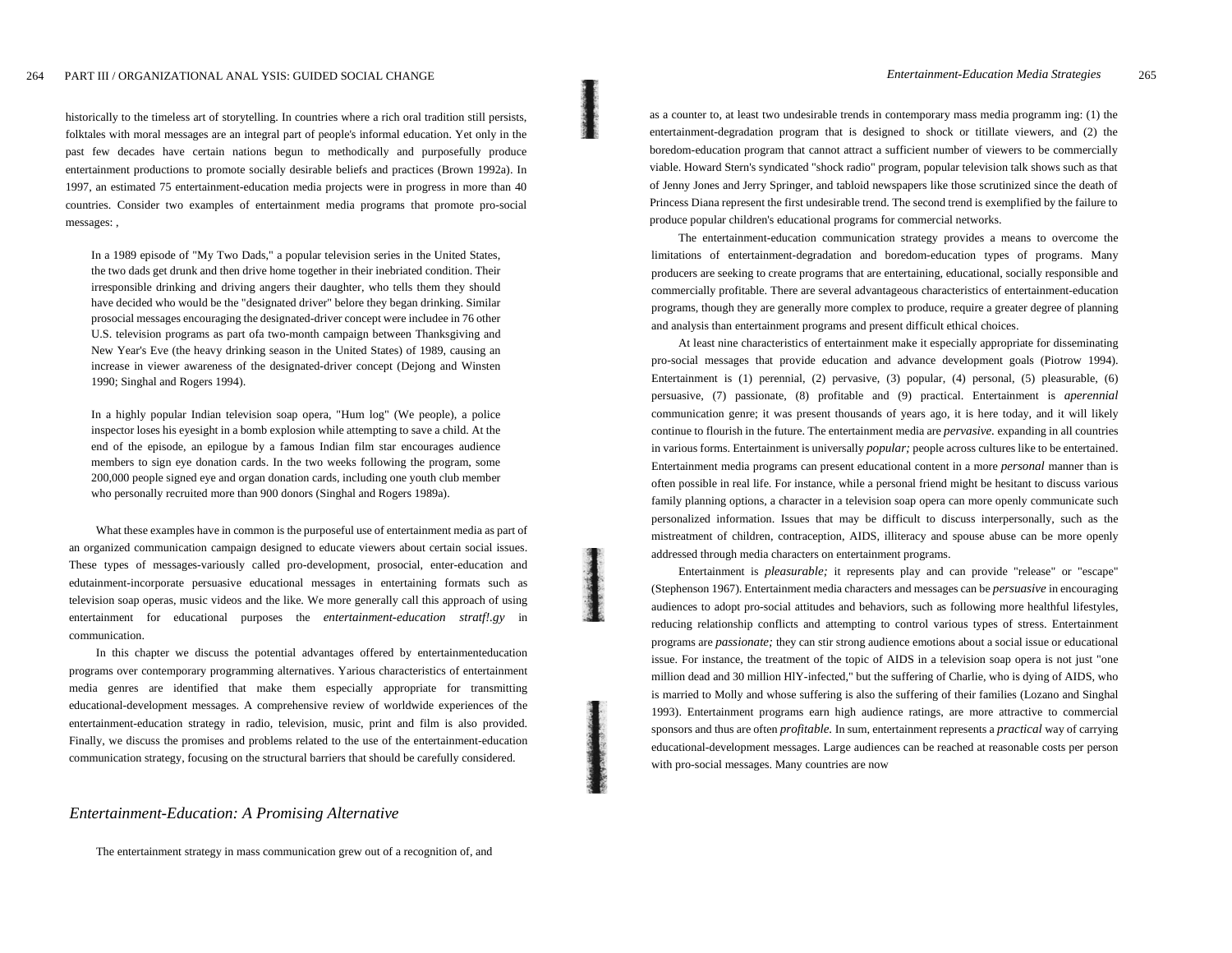capitalizing on the practical feasibility of creating and implementing entertainmenteducation programs through a variety of media.

## *Development Media Theory and Entertainment-Education*

One reason why the entertainment-education strategy is being implemented in much of the world is because of its grounding in development media theory. The central focus of development media theory is to foster a partnership between national governments and maSs media to promote rural and national development (Musa 1997). Media organizations and professionals and government agencies and officials are expected to work closely together to achieve national goals rather than assume an antagonistic relationship. McQuaii (1984) identified the development media theoretical perspecti'Je as an alternate model to the four traditional historical models of media and society (authoritarian, libertarian, social responsibility, and soviet or neoauthoritarian). which do not accurately describe media systems in much of the Third World (94).

The primary purpose of media, according'to development media theory, is to promote economic development, social change and nation building. Although much of the focus of development media theory has been on the print media (Edeani 1993; Kunczik 1988, 83), the use of electronic media, particularly of entertainment radio and television programs, has gained more attention as media systems and media access have expanded in many developing nations. The view that media are national tools of development is prevalent where governments exert strong control over the mass media. The entertainment-education strategy has especially flourished in countries where media are regarded as a powerful means of development.

### *The Entertainment-Education Strategy in Radio*

With more than two billion radio receivers in the world-roughly one for every three people-radio reaches out to larger audiences worldwide than do television, films, print media or other mass media. In-developing countries where resources are generally scarce, radio represents an especially viable medium to carry entertainment-education messages. Radio can effectively reach audience individuals of less education and lower socioeconomic status who are usually the primary target audience for educationaldevelopment messages. Radio receivers are relatively inexpensive, portable and carry educational-development information that can be tailored to meet specific local needs. Radio programming can be produced cheaply and quickly, and it can be easily duplicated, stored, retrieved and distributed on audiotapes (Gilluly and Moore 1986).

The entertainment-education communication strategy in radio began more than four decades ago in England, when in 195 I the SBC began broadcasting "The, Archers," a radio soap opera promoting agricultural innovations among British farmers. Through an entertaining story line, "The Archers" provides a wealth of educational information to the

farming community, such as new crop-planting techniques, new methods to boost crop

yields, pest ~ontrol strategies and animal disease prevention (Food and Agricultural Organization 1987). At the peak of its popularity in 1955, "The Archers" was regularly heard by two out of every three adults in Britain. Although the diffusion of television in Britain during the I950s and 1960s reduced the program's audience, "The Archers" continued to be broadcast in 1998, making it the longest-running radio soap opera anywhere in the world. Research suggests that "The Archers" played an important role in the rural transformation of Britain, helping a relatively small-scale. inefficient British agricultural economy become one of the most efficient in the world (Food and Agricultural Organization 1987).

In various developing countries, radio entertainment formats such as soap operas, comedies, music programs and talk shows have been used to convey educationaldevelopment messages. In Jamaica, since 1959, radio scriptwriter Elaine Perkins has created several highly popular radio soap operas addressing a variety of educationaldevelopment issues. "Raymond, the Sprayman" promoted the government's mosquito eradication campaign In 19~9; "Hopeful Village" promoted integrated rural development from 1963 to 1976; "Stella" addressed social issues important to the middle class in 1967 and 1968; "Dulcimina" addressed problems faced by rural-to-urban migrants from 1967 to 1980; "Life at the Mimosa Hotel" promoted tourism in Jamaica during 1984; and "Naseberry Street" promoted family planning and encouraged sexual responsibility from I 985 to 1989 (Hazzard and Cambridge 1988; Cambridge 1992). Research indicates that Perkins' radio soap operas have been highly popular with radio audiences and have met a wide variety of educational goals (Hazzard and Cambridge 1988; Stone 1986).

Similar entertainment-education radio soap operas have been broadcast in other developing countries. Johns Hopkins University's Population Communication Services, one of the leaders in entertainment-education programming, collaborated with family planning associations of various African countries to launch several highly effective radio soap operas: "Fakube Jarra" in Gambia( 1990); "Family Affair" in Ghana (1990-93); "Ezina-Uno" (Our family) in Nigeria (1988); and "Akarumwa Nechekuchera" (Y ou reap what you sow) in Zimbabwe (1989-92). Audience ratings were high for each of these radio soap operas. Listeners also demonstrated sharp increases in knowledge and more favorable attitudes toward family planning. In addition, a small percentage of the audience was persuaded to adopt family planning methods. Since 1993, Tanzania has broadcast a highly popular radio soap opera, "Twenda na Wakati" (Let's go with the times) to promote family planning and HIV/AIDS prevention messages, with confirmed behavioral effects (Rogers, Vaughan and Shefner-Rogers 1995). India broadcast a highly popular entertainment-education soap opera, "Tinka Tinka Sulch" (Happiness lies in small things), in 1996-97 (Singhal and Rogers forthcoming).

In sum, the entertainment-education communication strategy in radio has been implemented in a number of countries, using a variety of radio formats, with generally positive outcomes. Because entertainment-education radio programs seek to promote specific values, beliefs and practices that are often lacking, they encourage social discussion about conflicting values, beliefs and practices and increase the flow of development information (Donohue, Tichenor and Olien 1975). In this sense, radio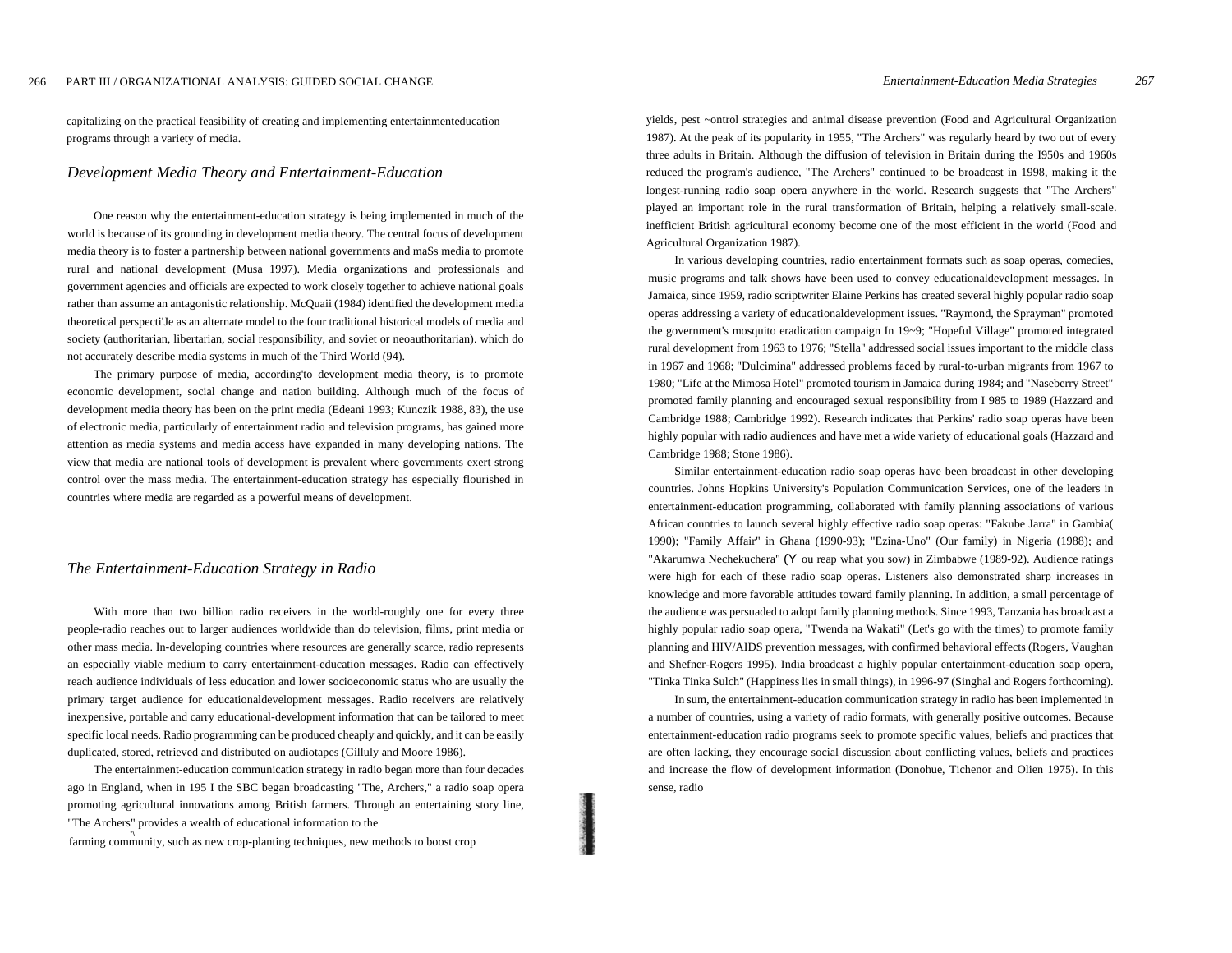programs that address controversial or sensitive topics, such as sexual responsibility and family planning, have a greater potential to promote social change than less salient programs do.

Nevertheless, language limitations and limited access to radio in rural areas represent ongoing challenges for entertainment-education radio producers. Radio programs must reach rural populations that are often spread out over large geographic regions and out of reach of low-power radio transmitters. In homogeneous rural communities where the primary channels of communication are interpersonal (Viswanath and Finnegan 1995), the effects of radio programs are strongly mediated by community leaders who can endorse or criticize development messages.

## *The Entertainment-Education Strategy in Television*

Entertainment-education television programs seem to be attracting large audiences throughout the world, especially in developing nations. Television audiences have expanded rapidly in nations like the People's Republic of China, which has more than 800 million television viewers; in India, which has more than 400 million television viewers; and in Indonesia, which has an estimated 100 million television viewers. Millions of new television viewers are added to the world television audience each year, especially in countries of Asia, Africa and Latin America.

One common characteristic of television programming in developing nations is the growing popularity of entertainment programs such as television soap operas (Katz 1979; Brown 1992b). By the mid- I 980s, soap operas were the most watched type of television program in Latin America (Rogers and Antola 1985) and are rapidly becoming the most popular genre of television in Asia (Brown 1990). Popular soap operas have attracted audiences of more than 600 million viewers in China, 300 million viewers in India, and 60 million viewers in both Brazil an~ Mexico (Singhal and Rogers 1994).

Television soap operas have promoted a wide range of educational-development goals. Miguel Sabido, a creative writer-producer-director at Televisa, the Mexican national television network, produced I I series of *te/enove/as* (television novels in Latin America) from 1967 to 1982 to educate the public about important values, beliefs and practices intended to advance development in Mexico (see table I I. I). These programs promoted the cultural history of Mexico, adult education and literacy, family planning, sex education, nationalism, women's status and better treatment of children (Brown, Singhal and Rogers 1988; Nariman 1993). Sabido's pro-social telenovelas were inspired by the pro-social impact of the highly popular Peruvian telenovela "Simplemente Maria" (Simply Mary), which motivated hundreds of thousands of Latin American women to enroll in adult literacy and sewing classes (Singhal, Obregon and Rogers 1994). Sabido helped develop the theoretical basis of the entertainment-education strategy in television by utilizing dramatic theory (Bentley 1967), the theory of myths and archetypes (lung 1970) and social learning theory (Bandura 1977) to create Televisa's pro-social telenovelas.

## TABLE' I 1.1 MIGUEL SABIDO'S ELEVEN ENTERTAINMENT-EDUCATION SOAP OPERAS BROADCAST IN MEXICO

| Year                                      | Title                                   | Theme                                                                       |
|-------------------------------------------|-----------------------------------------|-----------------------------------------------------------------------------|
| 196                                       | "La Tormenta" ("The Storm")             | The French invasion of Mexico                                               |
| 7                                         | "Los Caudillos" ("The Leaders")         | Mexico struggle for independence                                            |
| 196                                       | "La Constitucion" ("The Constitution")  | Principles underlying the dralling                                          |
| 8                                         |                                         | of Mexico's Constitution                                                    |
| $180^{\circ}$                             | "EI Carruaje" ("The Carriage")          | Story of Benito Juarez, a hero of                                           |
| 9                                         |                                         | Mexico's freedom struggle                                                   |
| 1975-7                                    | "Ven Conmigo" ("Come with me")          | Adult education                                                             |
| 6                                         | "Accompaname" ("Come Along with Me")    | Family planning                                                             |
| 1977-7                                    | "Vamos Juntos" ("When we are together") | Responsible parenthood                                                      |
| 8                                         | "EI Combate" ("The Battle")             | Adult education and literacy                                                |
| 1979-8                                    | "Caminemos" ("Let's Walk Together")     | Sexual responsibility among teenagers<br>Status-of-women<br>Family planning |
| 0 1 9 8 0                                 | "Nosotras las Mujeres" ("We the Women") |                                                                             |
| 1980-81                                   | "Por Amor" ("For Love")                 |                                                                             |
| 1981                                      |                                         |                                                                             |
| Sorance: Singhal, Rogers, & Brown (1993a) |                                         |                                                                             |

The success of Mexico's telenovelas inspired other countries to produce entertainment-education television dramas. Nigeria broadcast a 30-minute weekly dramatic television serial called "Cock Crow at Dawn" in 1980 and 1981 to promote the adoption of modern agricultural practices among middle- and upper-class farmers. A study of the impact of the program indicated that its entertainment and educational content Influenced regular viewers to increase their use of better farming practices (De-Goshie ] 986; Ume-Nwagbo ] 986).

During 1984-85, "Hum Log" (We people), a pro-social television soap opera in India, earned audience ratings of up to 90 percent (Singhal and Rogers 1988). The educational messages in "Hum Log" included fair and equitable treatment of women, family harmony, appreciation of cultural diversity, family planning and national unity (Singhal and Rogers I 989a). Extensive research indicated that despite certain limitations, "Hum Log" met most of its pro-social objectives (Brown] 990; Brown and Cody 1991; Singhal 1990). "Hum Log" was followed in 1987 by Kenya's "Tushauriane" (Let's discuss), the country's first indigenously produced television soap opera. "Tushauriane" became the most popular program in the history of Kenyan television, meeting many of its pro-social objectives (Muehiri 1989; Muroki 1989).

Other important television series with educational-development messages include Turkey's "Serceler goc etmez" ("Sparrows Don't Migrate"), part of a massive family planning campaign that reached 20 million television viewers and encouraged 250,000 Turkish women to adopt modern contraception methods (Kincaid ct al. 1993; Singhal and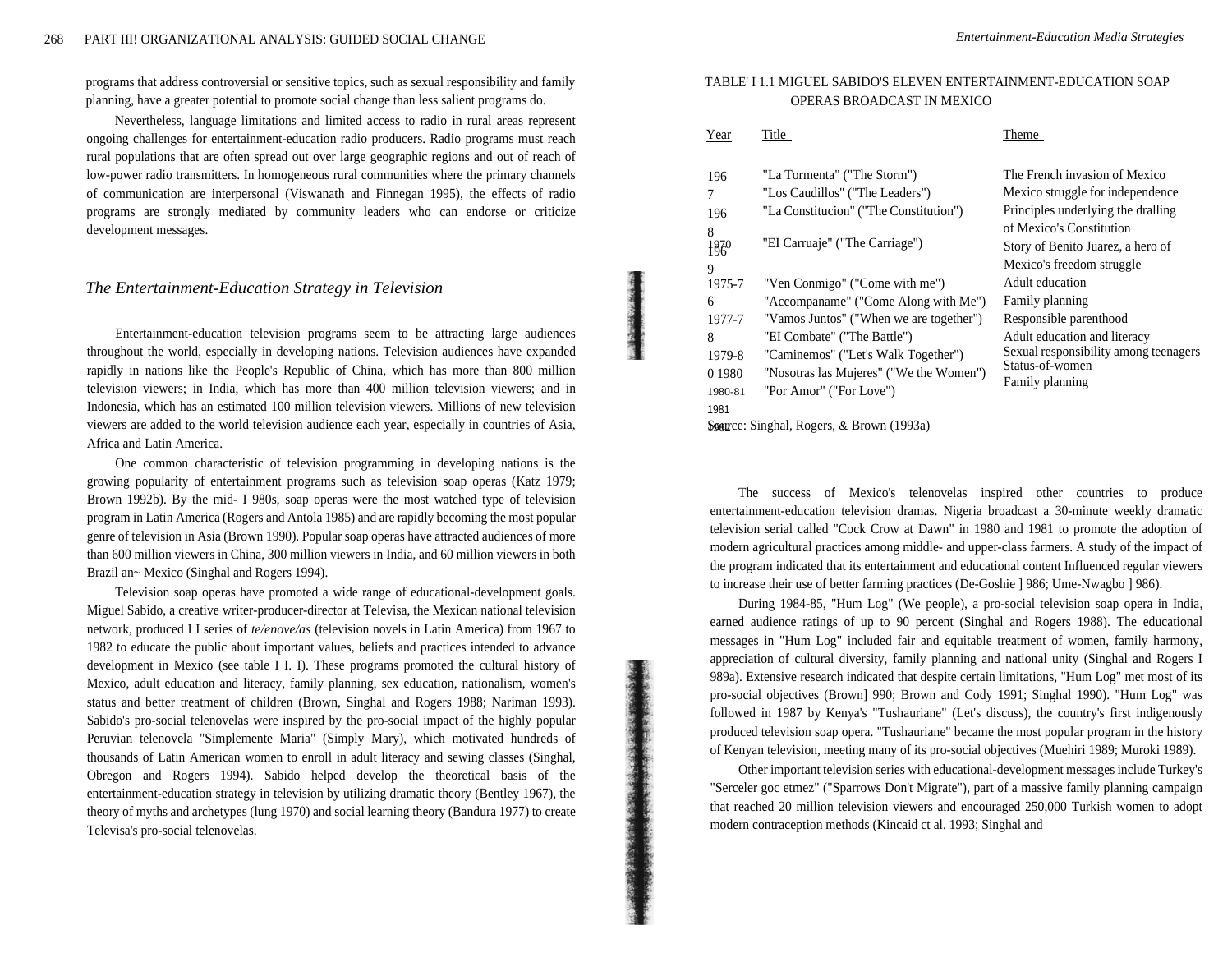Rogers I 989b), Mexico's "Las buenas Costumbres" ("Polite Society"), which promoted sexual responsibility; Egypt's "Wa ma Zala Nanneel Yagree ("And the Nile Flows On") and "Ana Zanana" ("I'm a nag"), which promoted family planning; Brazil's "High Stakes," which encouraged viewers to overcome drinking problems and to help alcoholics; Pakistan's "Hawwa Ki Beti" (Daughter of Eve), which promoted self-reliance, dignity and adult literacy among the underprivileged (Zuberi 1991), and "Aahat" (Approaching sound), which promoted family planning; Japan's "Oshin," a story of human endurance and success, which was also immensely popular in Iran, China, Poland, Thailand and Belgium (Mowlana and Rad 1992; Svenkerud, Rahoi and Singhal 1995); China's "Ke Wang" (Aspirations), which promoted family harmony, higher women's status, volunteerism and respect for elders (Wang and Singhal 1992); and India's "Hum Raahi" (We travelers), which promoted gender equality and smaller families (Ram 1993).

## *The Entertainment-Education Strategy in Music*

The worldwide popularity of music makes it a potentially potent vehicle to carry educational-development messages to audiences. Very little ofthis potential has been used for pro-social purposes to date. Isolated attempts have been made to utilize music as part of an integrated communication campaign to educate viewers about pro-social issues (Coleman 1986).

In 1986, a unique entertainment-education project utilizing rock music was launched in Spanish-speaking Latin American countries: two rock music videos that promoted sexual abstinence and contraception, entitled "Cuando Estemos Juntos" (When we are together) and "Detente" (Wait). The first song was number one on the pop music charts within six weeks of its release in Mexico and became a top-rated song in I I other Latin American countries (Church and Geller 1989).

Johns Hopkins University's Population Communication Services (JHUIPCS) provided the impetus for launching "Cuimdo Estemos Juntos." Formative evaluation revealed that the common denominator for young people throughout Latin America was rock music. The lyrics of the songs and the two singers were carefully selected. The two teen-age singers- Tatiana, a f~male 16-year-old from Mexico, and Johnny, a male 17year-old from Puerto Rico--urged their teen-age audience not to have sex. Radio and television stations could play the song without paying a broadcast fee if they accompanied the music with an announcement of the address and telephone number of a local family planning counseling center that offered services to teen-agers. This strategy helped channel the teen-age audiences' knowledge and attitudes into action (Church and Geller 1989; Kincaid et al. 1988).

A typical Mexican radio station played the song about 14 times per day for about four months, providing massive audience exposure to the sexual responsibility messages (Coleman and Meyer 1990). An evaluation of the song's effects in Mexico indicated that it encouraged teen-agers to talk more freely about teen-age sex, reinforced teen-agers who already had decided to practice restraint, sensitized younger viewers to the importance of

the topic an~ disseminated information about contraception (Kincaid et al. 1988).

Building on the prior experience ofTatiana and Johnny in Latin America, JHUlPCS launched a popular music campaign in 1988 in the Philippines to promote sexual responsibility among Filipino teen-agers. Two songs, "That Situation" and "I Still Believe," sung by 16-year-old female Filipino artist Lea Salonga and members of the Puerto Rico-based rock group Menudo, were produced, each of which became number one on the popular music charts in the Philippines (Coleman and Meyer 1990). JHU/PCS's entertainment-education efforts in the Philippines had two components: commercial and institutional. The commercial component established each song as a commercial hit with a social message, and the institutional component linked the songs and their messages to a telephone hotline, where young adults received information, counseling and referrals about their problems. In addition, television spots (centered on sequences of "That Situation" and "I Still Believe") showed teen-age crisis situations associated with premarital sex and unwanted pregnancy, encouraging the teen-agers to "Dial-a-Friend" for counseling. Trained professional counselors staffed four telephone hotlines that averaged over 1,000 calls a week from teen-agers wanting to discuss sexual responsibility. A study of the campaign indicated that the songs positively intluenced knowledge, attitudes and behaviors related to sexual responsibility among Filipino teenagers (Rimon 1989).

In 1989, JHUlPCS launched two popular music videos, titled "Choices" and "Wait for Me," which promoted family planning in Nigeria. Sung by King Sunny Ade, a famous singer of West African music, and Onyeka Onwenu, these two songs were part of an integrated communication campaign. Research indicated the songs were highly popular both in urban and rural areas, encouraged couples to talk more freely about sex and family planning and persuaded couples to use contraceptives (Kincaid et al. 1992).

## *The Entertainment-Education Strategy in Film*

Despite the rapid growth of television and video services, feature films remain a popular mode of entertainment in many countries. Driven by motives of profits and boxoffice sales, commercial feature films rarely promote educational-development themes in aconscious manner. Educational themes are usually a by-product ofa film's entertainment appeal. Some notable examples include "Cry Freedom" about Apartheid in South Africa, "Gorillas in the Mist" about preserving the environment, "Mississippi Burning" about the civil rights movement in the American South, "Children ofa Lesser God" about physically disabled people, "Schindler's List" about the Holocaust, and "Philadelphia" about AIDS in the workplace.

In recent years, several filmmakers have consciously implemented the entertainmenteducation strategy in film. In the United States, Randall Frederick, a Los Angeles-based producer, has produced several entertaining films on topics of alcoholism, drug dependency and substance abuse (Rogers et. al. 1989). John Riber. a Zimbabwe-based filmmaker, has produced numerous entertainment-education films in India, Bangladesh,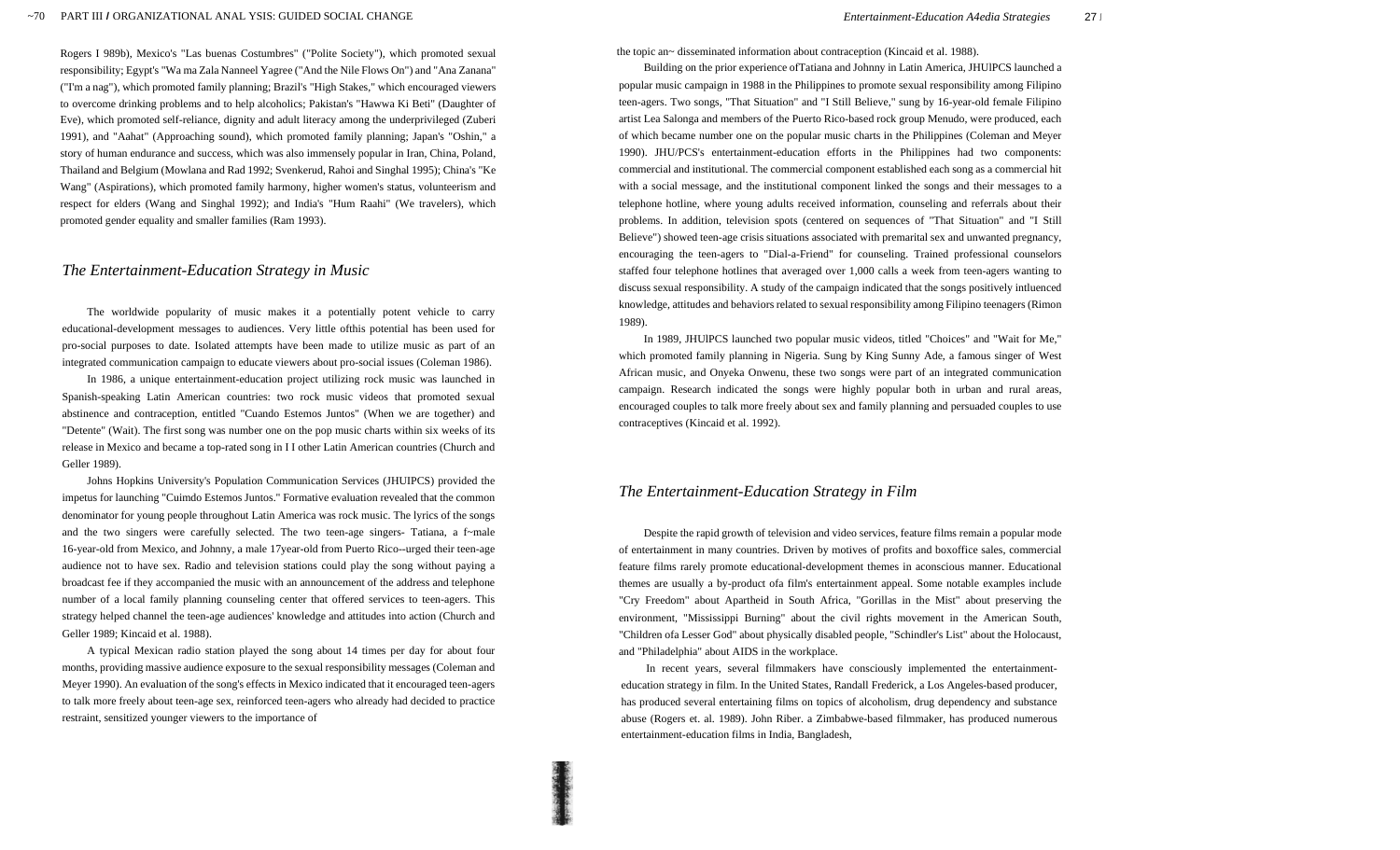#### 272 PART III *I* ORGANIZATIONAL ANALYSIS: GUIDED SOCIAL CHANGE

Sri Lanka, Zimbabwe and Uganda, each a big commercial success. Riber's films have addressed such development themes as family planning ("Consequences"), AIDS prevention ("It's Not Easy" and "More Time"), status of women ("Neria"), literacy ("Bor Holo, Dor Kholo" ["It Is Dawn, Open the Door"]), and oral rehydration therapy (ORT) ("Sonamoni" ["Golden Pear"]). These films met their educational as well as commercial objectives, drawing huge audiences and contributing to their quality of life (Hill 1993; Wray 1991).

## *The Entertainment-Education Strategy in Print*

The entertainment-education strategy in print can take many forms. Various examples are available of entertaining stories in print that derive moral-educational lessons for the reader: *Aesop's Fables. thePanchtantra* (a collection offive books with 84 entertainmenteducation-style short stories) in India, and Dr. Seuss' children's books in the United States. Comic books represent another potential vehicle for entertainment-educational messages. In India, the *Amar ChUra Katha* (Eternal picture stories) comic book series uses a narrative technique to present historical events, the lives of great people and mythological figures, all in an entertaining manner. Mexico, Japan, Thailand and various other countries have a long tradition of using comic books for cultural and educational functions. Johns Hopkins University's Population Communication Services is working with publishers in developing countries to create comic books to address AIDS prevention, teen-age pregnancy, drug abuse, prostitution, gambling and other issues.

Fun-to-read, informational booklets represent another unique form of entertainmenteducation in print. For example, by presenting information in picture-art form, health professionals seek to make concepts more accessible and understandable to the public. This entertainment-education strategy has spawned a new profession-the information architect, whose task is to present complex and potentially dull educational information in an interesting manner.

Another popular mechanism of implementing the entertainment-education strategy in print is feature stories, which help focus the attention of the readers toward an educational-development topic. Often such stories are found in the lives of celebrities (Rogers et al. 1989). For example, stories about Rock Hudson's struggle with AIDS (Rogers and Dearing 1988) and Magic Johnson's HIV infection (Basil and Brown 1994) put the issue of that epidemic on the American mass media, public and policy agendas. Media exposure to the O. J. Simpson criminal trial increased public concern for spouse abuse (Brown, Duane and Fraser 1997). Stories about celebrities concerning healthrelated issues, the environment and drug and alcohol abuse have gained widespread audience attention through the print media.

### *Structural Barriers to Effective Entertainment-Education*

Within any given sociocultural context, there are important structural barriers that

can impede the effectiveness of mass media messages (Tichenor, Donohue and Olien 1973; Viswanath and Finnegan 1995). We identify six potential barriers to entertainmenteducation messages: (I) the social structure of communities, (2) social contlict, (3) the organizations that control information, (4) the media environment, (5) language, and (6) infrastructure limitations.

The first structural condition that can hinder the effects of pro-social educational messages is the degree to which members of a community collectively share values and beliefs (Viswanath et al. 1994). For example, the subjugation of women is practiced by many population segments of developing countries, thus opposing pro-women's programs such as the Indian television soap opera "Hum Log." In Nigeria, the leader of one of the fastest-growing churches during the 1970s, W. F. Kumuyi, discouraged church members from watching television and owning television sets (Ojo 1992, 145), thus hindering the government's use of television to diffuse development messages. Distrust of governmentrun media can also present a structural barrier. Nigeria's 1983-85 "War Against Undiscipline Brigade" was launched as a top-down environmental campaign but had only limited effects due to the government's heavy-handed approach (Bala Musa, personal communication, November 1998).

When community values and beliefs are homogeneous, however, pro-social messages can be adopted very rapidly .. The strong message of self-reliance promoted by the Japanese TV soap opera "Oshin" has contributed greatly to its popularity and social influence in nations like Japan, China, Iran and Thailand (Singhal and Udornpim 1997).

Social conflict represents a second structural variable that can enhance or impede the acceptance of media messages (Viswanath and Finnegan 1995). Pro-social programs like the family planning soap opera "Tushauriane" in Kenya kindled the salient social conflict regarding the primacy of sons over daughters. Health prevention films by writer-director John Riber in Africa have attacked the common belief that disease is an act of God's judgment that cannot be avoided. In both these examples, controversy about social bel iefs increases the dissemination of development messages through interpersonal channels.

Organizational structures that control the flow of information, such as political leadership, control of development capital, the pool of technical expertise and the availability of policy-makers for strategic planning, can create structural barriers to effective entertainment-education. India's successful adoption of Mexico 's entertainmenteducation soap operas was due to Prime Minister Indira Gandhi's personal involvement in sending a creative team from India to Mexico. Thus, India's Doordarshan was given the necessary funding and personnel to carry out the project. In contrast, the lack of strategic planning by policy planners in Nigeria during an environmental campaign directly hindered the adoption of the campaign messages. Nigerian citizens were ordered to clean up the streets but were provided no public trash cans by the government.

The media environment-such as media access, source credibility of media and credibility of media personalities promoting pro-social messages-is a factor that also can become a structural barrier. In the music video campaigns in the Philippines to promote sexual responsibility, many audience members did not have telephones to call the toll-free hotlines to talk with counselors. Also, the unexpectedly high volume of telephone calls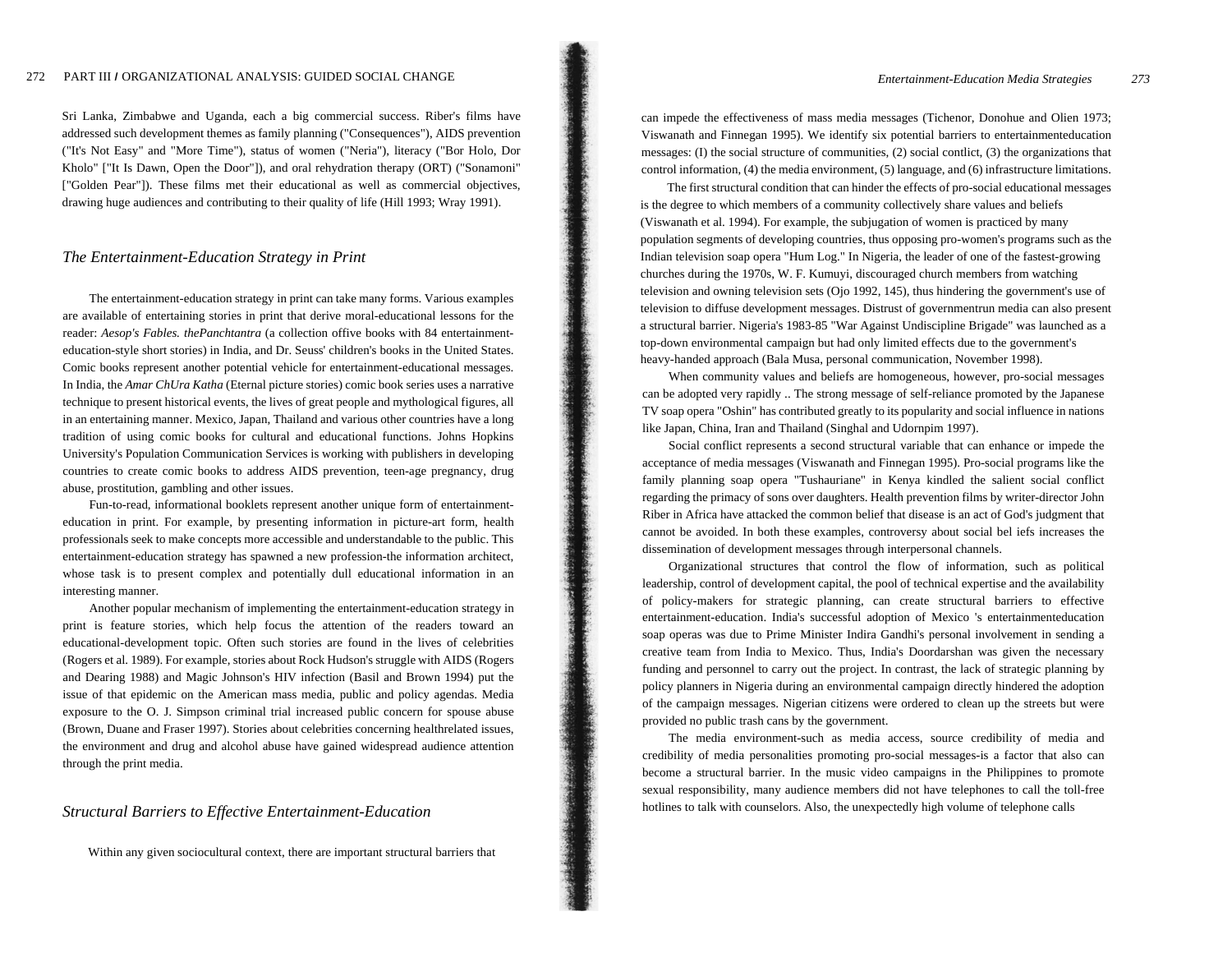overloaded the phone banks, and thus many calls could not be answered.

The language used in media messages can also become a structural limitation of entertainment-education media. For example, Japanese animators who produced the popular television series "Superbook" had a difficult time creating traditional Old Testament Bible characters without East Asian facial features. When "Superbook" was translated into Romanian by Romanians living in Belgium, audiences in Bucharest and Hungary complained about the Transylvanian accents (Janet Evanski, personal communication, October 1993).

Infrastructure factors also can create structural barriers to entertainment-education. Audience members' contact with change agents may be limited by exclusive social networks. Literacy rates may be low in rural areas where educational print materials are distributed. In Bangkok, for example, many young women at risk for HIV infection migrated from rural areas of Thailand, often limiting their ability to access lifesaving information. The inability to carry out audience research may also inhibit the use of entertainment-education programs. Formative research is needed to adequately develop and pretest pro-social programs before the production process is completed to allow for modification. In many developing areas with limited resources, research funds are not available. In addition, research designs may be difficult to execute. For example, little is known about populations who do not receive entertainment-education programs because of the ethical problem with arranging for control and treatment areas (Rogers, Vaughan and Shefner-Rogers 1995).

The results of structural barriers that inhibit the effectiveness of entertainmenteducation programs can widen knowledge gaps between the information rich and the information poor (Tichenor, Donohue and Olien 1970). Like many development strategies, the entertainment-education communication strategy is also prone to the weaknesses of the modernization school that embodies a hierarchical approach to development. This is especially true when national media are involved.

To reduce the potential of increasing knowledge gaps, development communication scholars have been recommending a decentralized and participatory approach to development communi«ation, citing the widespread and systematic failures of the centralized mass media approach promoted by Western nations during the 1950s, 1960s and 1970s (Closepet and Tsui 1991; Mody 1991; Rogers 1976; Wang and Dissanayake 1982). Use of traditional folk media for development is consistent with the new decentralized participatory approach because it is often produced at the community level. Although it is difficult to marry traditional artistic forms with the electronic media, the Thai folk opera "Mau Lam" provides an example of the implementation of this strategy (Katz 1979). Singers in Thailand traveled widely promoting development themes through musical narratives. The adoption of the "Mau Lam" to radio and television exemplifies more of the "bottom-up" approach to entertainment-education. To be successful, participatory development planners must control information about the topic or issue addressed, have access to popular media- and create face-to-face interaction and community mobilization in response to the topic or issue addressed by entertainmenteducation messages.

## *Summary and Discussion*

" •• c

Use of the entertainment-education strategy for social change yields both promises and problems. The promises of entertainment-education are that media-based programs can effectively be used in underdeveloped areas of the world to improve health, provide education, increase agricultural productivity, reduce illiteracy, promote pro-social values and' improve the overall quality of life. The rapid expansion of mass media channels and the accompanying proliferation of entertainment options provides development planners with an unusual opportunity to reach millions of people with pro-social messages. The ubiquitous nature of entertainment can be used to educate people in every social, pol itical, economic and geographical environment.

Yet the problems associated with entertainment-education are formidable. We highlight some of the important implications derived from the past two decades of research on entertainment-education media. The problems associated with the ethical, economic, social, political, conceptual and methodological aspects of entertainmenteducation messages are closely linked with some of the structural barriers previously discussed.

First, the potential of using entertainment-education media strategies to benefit societies presents ethical dilemmas that emanate from the central ethical question: Who will determine what is right for whom? (Brown and Singhal 1990, 1994). In multicultural societies where ethnic, religious and political tensions are great, it is difficult to determine what values, beliefs and practices are considered pro-social (Brown I 992a). This dilemma is a structural problem because the social structure of each social system and those in control of information will determine what social values or beliefs should be promoter

#### by media.

Second, the economic results indicate that entertainment-education programs can be commercially profitable when production capital is available. A key concern abou incorporating educational messages in entertainment programs has centered on the 10\\ audience ratings traditionally associated with educational programs. The experiences 0 soap operas in Latin America, Asia and Africa; of music videos in Latin America, th, Philippines and Africa; of films in Africa and Asia; and of radio broadcasts in thl Caribbean, Indonesia and England indicate that entertainment-education programs CUI receive very high audience ratings, can attract commercial sponsorship and can yield. profit (Brown et al. 1988; Brown I 992b; Hazzard and Cambridge \988; Kincaid et al 1992; Gilluly and Moore 1986). Even a single program can gain enormous support. Fo example, the animated entertainment-education television series "Superbook" ha attracted commercial and government sponsorship in over 40 nations since 1992 (Browl and Fraser 1997).

A third implication of the entertainment-education strategy is that media used t· promote social change can have unintended effects due to uncontrolled variable~ Research indicates that entertainment-education messages have produced measurabl knowledge. attitudinal and behavioral changes in audiences (Brown 1990; Ball-Rokeacl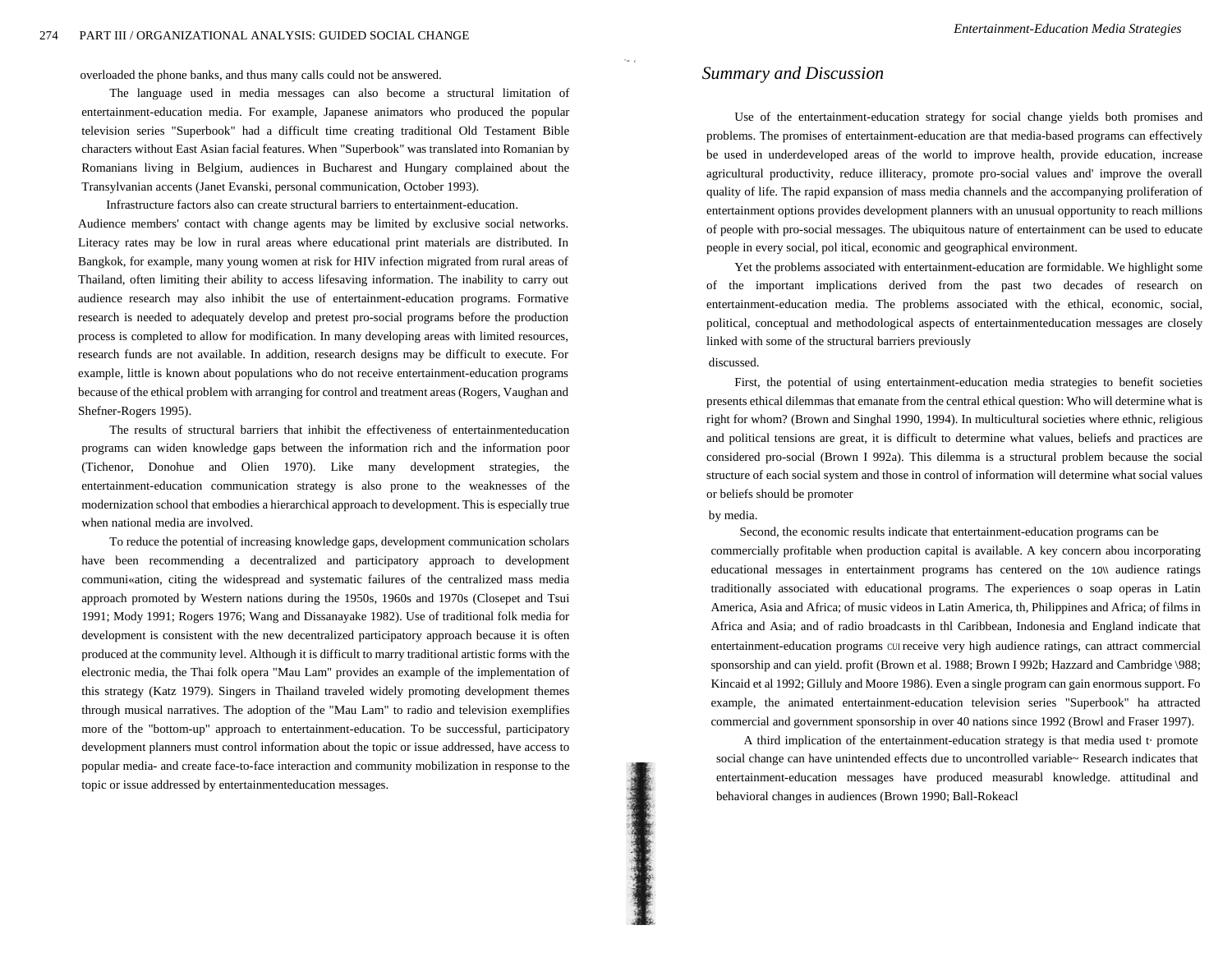Rokeach and Grube 1984; Rogers et al. 1989; Singhal and Rogers 1994; Sabido 1989; Wang and Singhal 1992; Winnard, Rimon and Convisser 1987), but there are many intervening variables. These intervening variables include parasocial interaction (Brown and Cody 1991; Brown and Basil 1995; Singhal, Obregon and Rogers 1994; Svenkerud, Rahoi and Singhal 1995), the type of persuasive strategy employed (Singhal, Rogers and B~own 1993a), the level of audience effect intended (McGuire 1989; Singhal and Rogers 1989a), the cumulative effects of the me,ssages (Rogers and Storey 1987), the use of multiple media sources (Sabido 1989; Singhal, Rogers and Brown 1993b), the use of mass media messages with community, small-group, and individual action options (Singhal, Rogers and Brown 1993a), and demographic variables such as gender, language, ethnicity and culture (Brown 1990; Brown 1992a; 1992c; Singhal, Rogers and Brown 1993a, 1993 b). Several of these variables represent the sociodemographic composition and social organization of communities, two important aspects of social structure (Viswanath et a!. 1994) ..

The political environment presents a fourth implication of using the entertainmenteducation communication strategy. Oftentimes there **are** competing values and philosophies regarding the nature of educational messages as social values and norms evolve over time. The opening of communist countries to religious programming like the animated children's television series "Superbook," which prompted more than two million viewer letters from Russians and Romanians in less than a year, provides a good example of how social conflict and transformation affect media use (Brown and Fraser 1997). **In** both nations, the rapidly changing political climates produced a favorable situation for utilizing a certain type of entertainment-education message. The governmental political system and the political climate of public opinion in a country are important structural conditions to analyze when considering the production and use ofentertainment-education programs.

During the remainder of the 1990s, countries will be spending billions of dollars to sponsor, design and implement development communication programs throughout the world. By considering the structural barriers to entertainment-education programs-particularly the social structure, media philosophy and practice and control of information in a social system-policy planners can more effectively use media and resources for development. As social problems become more acute and as countries continue to adopt development media theory to maintain social control and promote social change, national governments and private social and political organizations will be motivated to make greater use of the power of the entertainment media to meet societal needs.

# *References*

Ball-Rokeach, S. J., M. Rokeach and J. W. Grube (1984). *The Great American Values Test: Inj/uencing Behavior and Belief through Television.* New York: Free Press. Bandura, A. (1977). *Social Learning Theory.* Englewood Cliffs, NJ: Prentice-Hall. Basil, M. D., and W. J. Brown (1994). Interpersonal communication in news diffusi0,!l: A study of "Magic" Johnson's announcement. *Journalism Quarterly* 71 :305-20.

Bentley, E. (1967): *The Life of Drama.* New York: Atheneum.

- Brown, W. J. (1990). Prosocial effects of entertainment television in India. *Asian Journal of Communication* I (1): 113-35.
- Brown, W. J. (1992a). Socioculturallntluences of pro development soap operas in the Third World. *Journal of Popular Film and Television* 19 (4): 157-64.
- Brown, W. J. (1 992b). The use of entertainment television programs for promoting prosocial messages. *Howard Journal of Communications* 3 (3/4): 68-80.
- Brown, W. J. (1992c). Culture and AIDS education: Reaching high-risk heterosexuals in Asian-American communities. *Journal of Applied Communication Research 20:275-91.*
- Brown, W. J., and M. D. Basil (1995). Impact of the "Magic" Johnson news story on AIDS prevention. *Health Communication 7:345-71.*
- Brown, W. J., and M. J. Cody (1991). Effects ofa prosocial television soap opera in promoting women's status. *Human Communication Research* 17 (4): 114-42.
- Brown, W. 1., J. J. Duane and B. P. Fraser (1997). Media coverage and public opinion of the OJ. Simpson trial: Implications for the criminal justice system. *Communication Law and Policy*  2:261-87.
- Brown, W. J., and B. P. Fraser (1997). The diffusion of *Superb oak:* One of the world's most popular entertainment-education television series. Paper presented to the 47th annual conference of the International Communication Association, Montreal.
- Brown, W. J., and A Singhal (1990). Ethical dilemmas of pro social television. *Communication Quarterly* 38 (3):206-19.
- Brown, W. J., and A Singhal (1993). Entertainment-education media: An opportunity for enhancing Japan's leadership role in Third World development. *Keio Communication Review* 15:81-101.
- Brown, W. 1., and A Singhal (1994). Ethical considerations of promoting prosocial messages through the popular media. *Journal of Popular Film and Television* 21 (3): 92-99.
- Brown, W. J., A. Singhal and E. M. Rogers (1988). Pro-development soap operas: A novel approach to development communication. *Media Development* 4:43-47.
- Cambridge, V. (1992). Radio soap operas: The Jamaican experience 1958-1989. In *Studies in Latin American Popular Culture, 2:93-109.*
- Church, C. A, and J. Geller (1989). Lights! camera! action! Promoting family planning with TV, video, and film. *Population Reports* J-38. Baltimore: Johns Hopkins University, Population Information Program.
- Closepet, R., and L. S. Tsui (1991). Questions to professor Everett M. Rogers. *Media Development*  4:26-29.
- Coleman, P. L. (1986). Music carries a message to youths. *Development Communication Report*  53:1-3.
- Coleman, P. L. (1988). Enter-educate: New word from Johns Hopkins. *JOICEP Review 15:28-31.*  Coleman, P. L., and R. C. Meyer, eds. (1990). Proceedings from the entertainment-educate conference: Entertainment for social change, at Johns Hopkins University Center for Communication Programs, Baltimore.
- De-Goshie, J. (1986). Mass media and national development: A content analysis of a Nigerian developmental television drama series-"Cock Crow at Dawn." Ph.D. diss., Ohio University, Athens.
- Dejong, W., and J. A Winsten (1990). *The Harvard Alcohol Project: A Demonstration Project to Promote the Use of the "Designated Driver."* Cambridge: Harvard School of Public Health, Harvard University.
- Donohue, G. A., P. J. Tichenor and C. N. Olien (1975). Mass media and the knowledge gap: A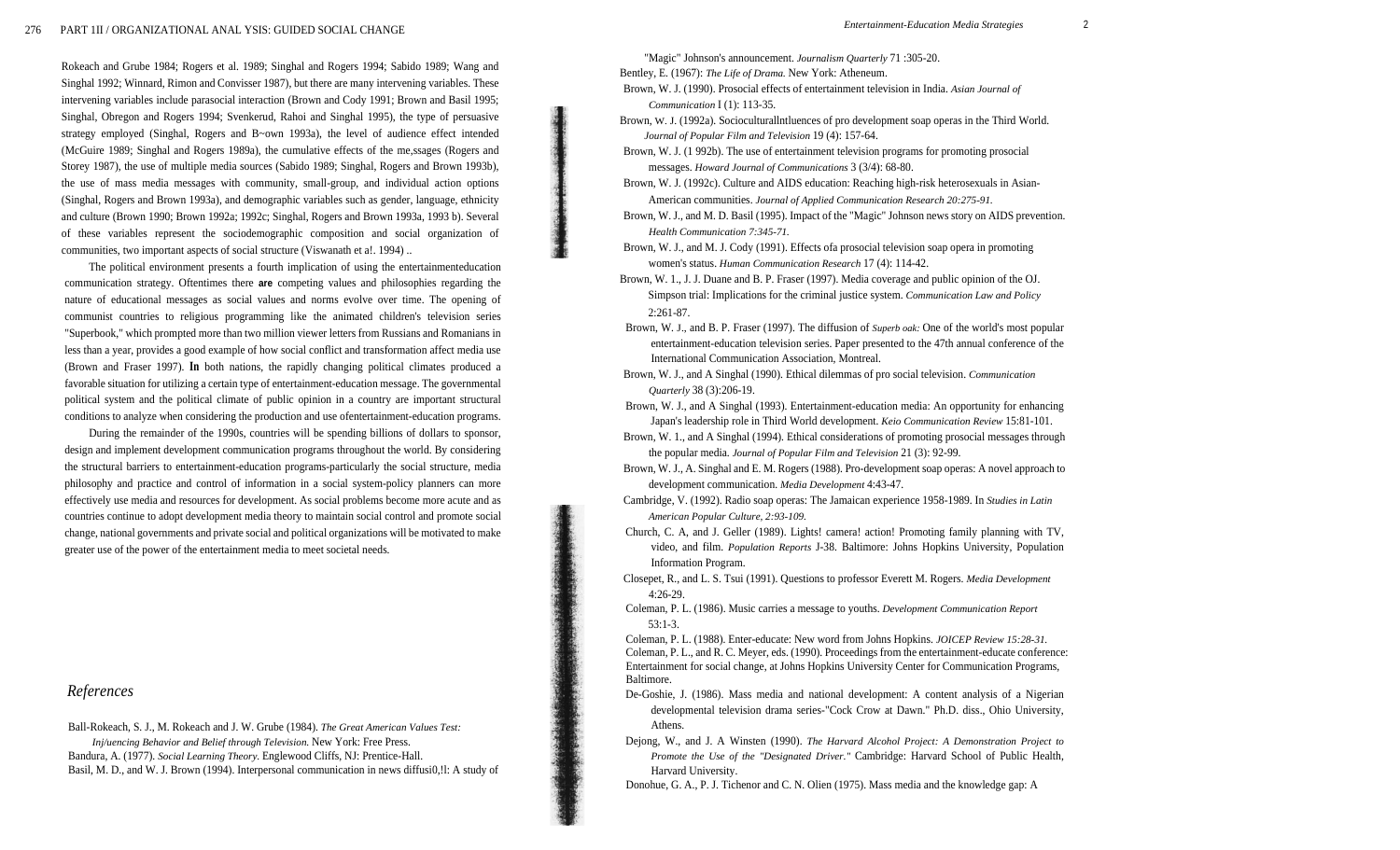*I*

hypothesis reconsidered. *Communication Research 2:3-23.* 

- Edeani, D. O. (1993). The role of development journal ism in Nigeria's development. *Gazette* 52: 12343. Food and Agriculture Organization (1987). *The Archers: An Everyday Story of Country Folk.* Rome: Food and Agricultural Organization.
- Gilluly, R. H. and S. H. Moore (1986). Radio spreading the word in family planning, *Population Reports 32:853-87.*
- Hazzard, M., and V. Cambridge (1988). Socio-Drama as an applied technique for development communication in the Caribbean: Specialized content and narrative structure in the radio drama of Elaine Perkins in Jamaica. Paper presented to the Caribbean and Latin American Studies Conference, Guadeloupe.
- Hill, H. (1993). The widow's revenge. *Africa Report* 38 (2):64-66.
- Jung, C. G. (1970). *Archetypes and the Collective Unconscious.* Buenos Aires: Ed. Paidos.
- Katz, E. (1979). Cultural continuity and change: Role of the media. In K. Nordenstreng and H. I. Schiller, eds., *National Sovereignty and International Communication,* 70-82. Norwood, NJ: Ablex.
- Kincaid, D. L., R. Jara, P. Coleman and F. Segura(I 988). *Getting the Message: The Communication for Young People Project.* AID Evaluation Special Study 56. Washington, DC: U.S. Agency for International Development.
- Kincaid, D. L., J. G. Rimon, P. T. Piotrow and P. L. Coleman (1992). The enter-educate approach: Using entertainment to change health behavior. Paper presented to the Population Association of America, Denver.
- Kincaid, D. L., S. H. Yun, P. T. Piotrow and Y. Yaser (1993). Turkey's mass media family planning campaign. In T. E. Backer, E. M. Rogers and R. Denniston, eds., *Impact of Organizations on Mass Media Health Behavior Campaigns,* 68-92. Newbury Park, CA: Sage.
- Kunczik, M. (1988). *Concepts of Journalism North and South.* Bonn: Courier-Druck.
- Lozano, E., and A Singhal (1993). Melodramatic television serials: Mythical narratives for education; Communications. *European Journal of Communication* 18 (I): I 15-27.
- McGuire, W. 1. (1989). Theoretical foundations of campaigns. In R. E. Rice and C. K. Atkin, eds., *Public Communication Campaigns,* 2d ed., 43-65. Newbury Park, CA: Sage.
- McQuail, D. (1984). *Mass Communication Theory: An Introduction.* Beverly Hills: Sage.
- Mody, B. (1991). *Designing Messages for Development Communication: An Audience Participation-Based Approach.* New Delhi: Sage Publications.
- Mowlana, H., and M. H. Rad (t992). International flow of Japanese television programs: The "Oshin" phenomenon. *Keio Communication Review 14:51-68.*
- Muchiri, F. (1989). They must return 'Tushauriane' to us. *Kenya Times,* 18 May, 3A
- Muroki, F. (1989). 'Tushauriane': Now actor speaks out. [Nairobi, Kenya] *Standard,* 25 May, 3E. Musa, B.
- (1997). Uses and abuses of development media theory in sub-Saharan Africa: Critique of
	- a quasi-descriptive/prescriptive theory. *Equid Novi* 18 (I): 132-47.
- Nariman, H. (1993). *Soap Operas for Social Change.* Westport, CT: Praegar.
- Ojo, M. A. (1992). Deeper Life Bible Church of Nigeria. In P. Gifford, ed., *New Dimensions in African Christianity,* 135-56. Nairobi: Uzima Press'.
- Piotrow, P. T. (1994). "Entertainment-education": An idea whose time has come. *Population Today*  (March): 4-5.
- Ram, A. (1993). Women as sign: A semiotic analysis of gender portrayal in *Hum Rahi.* Master's thesis. Ohio University, Athens.
- Rimon, J. G. II (1989). Leveraging messages and corporations: The Philippine experience. *Integration* 22 (December) 37-44.
- Rogers, E. M., ed. (1976). *Communication and Development: Critical Perspectives,* Beverly Hills, CA: Sage.
- Rogers, E. M., S. Aikat, C. Soonbum, P. Poppe and P. Sopory (1989). Proceedings from the conference on entertainment-education for social change, April I, at Annenberg School of Communications, University of Southern California, Los Angeles.
- Rogers, E. M., and L. Antola (1985). Telenovelas in Latin America: A success story. *Journal of Communication* 35 (4): 24-35.
- Rogers, E. M., and J. W. Dearing (1988). Agenda-setting research: Where has it been, where is it going? In J. A Anderson, cd., *Communication Yearbook.* vol. 1 J, 555-94. Newbury Park, CA: Sage.

Rogers, E. M., and D. Storey (1987). Communication campaigns, In C. Berger and S. Chaffee, eds .. *Handbook of Communication Science,* 817-46. Newbury Park, CA: Sage.

- Rogers, E. M., P. Vaughan and C. L. Shefner-Rogers (1995). Evaluating the effects of an entertainment-education radio soap opera in Tanzania: A field experiment with multi-method measurement. Paper presented to the International Communication Association, Albuquerque, NM.
- Sabido, M. (1989). Soap operas in Mexico. Paper presented to the Entertainment for Social Change Conference, at Annenberg School of Communications, University of Southern California, Los Angeles.

Singhal, A (1990). Entertainment-education communication strategies for development. Ph.D. diss., University of Southern California, Los Angeles.

- Singhal, A., R. Obregon, and E. M. Rogers (1994). Reconstructing the story of "Simplemente Maria," the most popular telenovela in Latin America of all time. *Gazette* 54 (1): 1-16.
- Singhal, A, and E. M. Rogers (1988). Television soap operas for development in India. *Gazette* 41:109-26.
- Singhal, A., and E. M. Rogers (I 989a). Prosocial television for development in India. In R. E. Rice and C. K. Atkin, eds., *Public Communication Campaigns,* 331-50. Beverly Hills, CA: Sage.
- Singhal, A, and E. M. Rogers (1989b). Educating through television. *Populi* 16 (2): 39-47. Singhal, A, and E. M. Rogers (1994). Persuasion and planned social change. In E. P. Bettinghaus and M. J. Cody, eds.,
- *Persuasive Communications,* 5th ed., 379-97. New York: Holt, Winston and Rinehart.

Singhal, A, and E. M. Rogers (forthcoming). *Entertainment-education.* Mahwah, NJ: Lawrence Erlbaum. Singhal, A, E. M. Rogers and W. J. Brown (1993a). Entertainment telenovelas for development:

- Lessons learned about creation and implementation. In A. Fadul, ed., *Serial Fiction in TV: The Latin American Telenovelas,* 149-65. Sao Paulo: ECA-USP.
- Singhal, A, E. M. Rogers and W. J. Brown (I 993b). Harnessing the potential of entertainmenteducation telenovelas. *Gazette* 51: 1-18.
- Singhal, A, and K. Udornpim (1997). Cultural sharability, archetypes, and television soaps: 'Oshindrome' in Thailand. *Gazette* 59: 171-88.
- Stephenson, W. (1967). *The Play Theory of Communication.* Chicago: University of Chicago Press. Stone,
- C. (1986). First national survey on "Naseberry Street" programme. Mona: University of West Indies.
- Svenkerud, P., R. Rahoi and A. Singhal (1995). Incorporating ambiguity and archetypes in entertainment-education programming: Lessons learned from "Oshin." *Gazette* 55: 147-68.
- Tichenor, P. *J.,* G. A. Donohue and C. N. Olien (1970). Mass media flow and differential growth in knowledge. *Public Opinion Quarterly* 34: 159-70.

Tichenor, P. *J.,* G. A. Donohue and C. N. Olien (1973). Mass communication research: Evolution